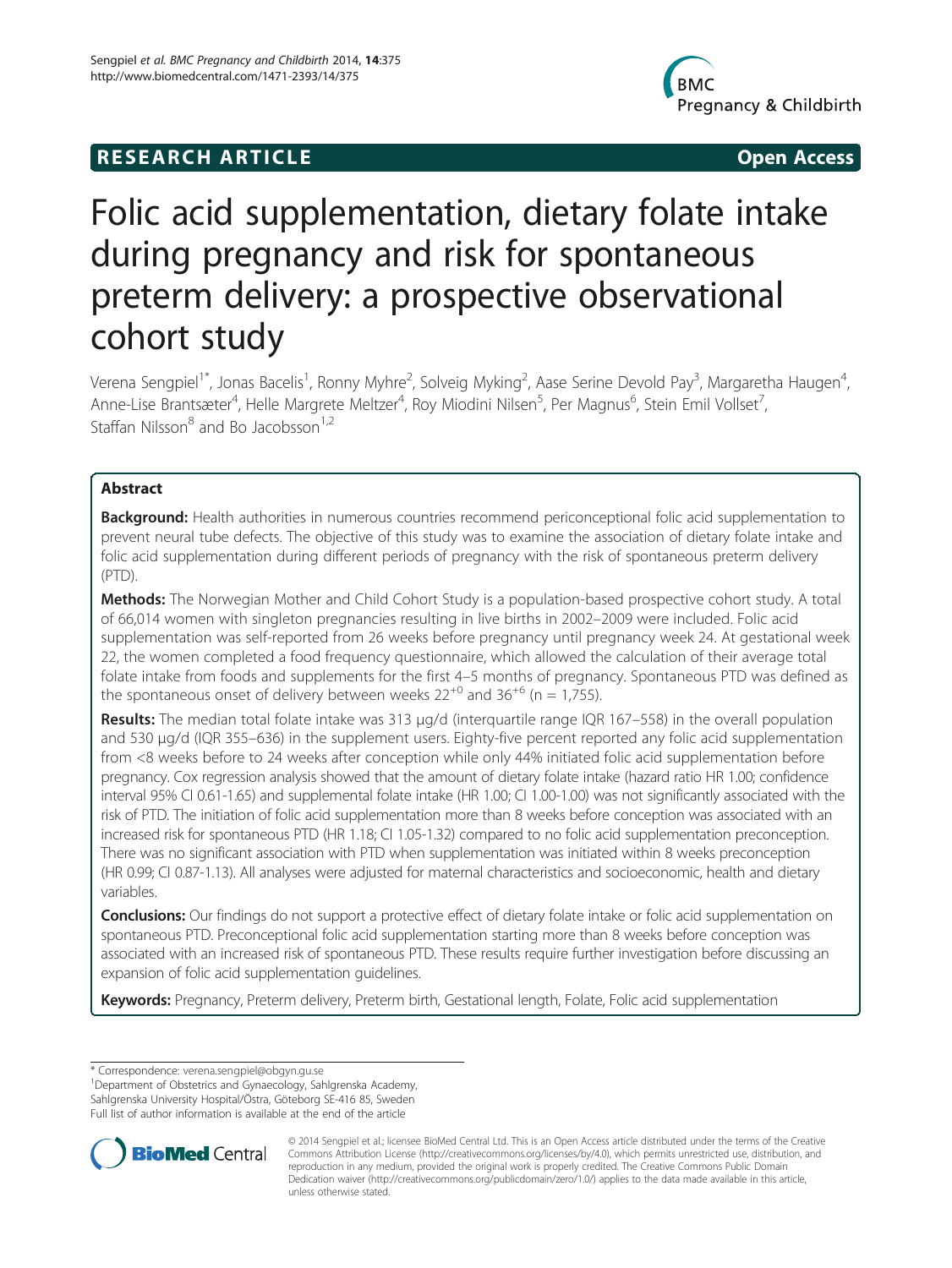#### **Background**

Folate is a B-vitamin essential for one-carbon metabolism and takes part in amino acid metabolism as well as DNA synthesis, repair and methylation [[1,2\]](#page-9-0). Women are especially susceptible to folate deficiency during pregnancy, which is a period of rapid fetal growth, organ differentiation and high rates of cell division [\[1,3,4](#page-9-0)]. Since the 1950s, folic acid supplementation has been known to prevent megaloblastic anemia during pregnancy [\[5](#page-9-0)]. In the 1990s, large randomized trials demonstrated that periconceptional folic acid supplementation can prevent neural tube defects (NTDs) in the newborn infant [[6-8](#page-9-0)]. Today, national health authorities in many countries recommend periconceptional folic acid supplementation, and some countries have introduced mandatory folate fortification of foods [[1,3,4,9,10\]](#page-9-0). In Norway, folic acid supplementation of 400 μg/d is recommended from the time of planning a pregnancy to gestational week 12 [[2,11](#page-9-0)], as is a daily folate intake of 500 μg/d. This is in line with the Nordic Nutrition Recommendations [\[2](#page-9-0)].

Maternal folate status has also been associated with other adverse pregnancy outcomes such as preeclampsia, malformations such as orofacial clefts, spontaneous abortion, fetal death, fetal growth restriction and preterm delivery (PTD), although these results still remain inconclusive [\[1](#page-9-0)].

PTD, defined by the World Health Organization (WHO) as birth occurring before 37 weeks of gestation, is considered a major global health problem and is strongly associated with neonatal mortality as well as short- and long-term morbidity [[12-14\]](#page-9-0). Spontaneous PTD is a common, complex condition with a prevalence of approximately 7% in the Norwegian population [[15](#page-9-0)]. However, the effect of any single environmental factor is difficult to measure without large-scale studies [[15](#page-9-0)]. Modern obstetrics are still not able to predict, prevent or treat PTD [\[16\]](#page-10-0). Progesterone substitution, the only promising intervention identified to date, has been shown to reduce the chance of spontaneous PTD in high-risk pregnancies, but such cases account for only a small proportion of all pregnancies [[17,18\]](#page-10-0).

In the past decade, some observational studies have found that folic acid supplementation reduces the risk of PTD [\[19](#page-10-0)-[22\]](#page-10-0). In some studies, this effect has been documented with an extended folic acid supplementation scheme or dosage compared with schemes based on NTD prevention, e.g., preconceptional folic acid supplementation for one year or longer [\[21\]](#page-10-0) or third-trimester folic acid supplementation [\[22](#page-10-0)]. A study based on the previous Cochrane review and data of one of the largest randomized controlled trials (RCT), a recent meta-analysis of all published RCTs, as well as the recent Cochrane review based on 3 controlled trials could not confirm any

effect of the maternal folate status on the gestational length or the risk of spontaneous PTD [[23-25\]](#page-10-0). The comparability and generalizability of these earlier studies, which focused on the association of folate status and folic acid supplementation with pregnancy outcome, is limited because folic acid supplementation was assessed without considering other folate sources, the study populations had different levels of dietary folate intake, inadequate sample sizes, limited adjustment for important confounders, and/or retrospective study designs with folate data collection only after delivery [[1,4](#page-9-0)]. Although PTD is a heterogeneous pregnancy outcome with different etiologies (early vs. late or iatrogenic vs. spontaneous), previous studies have mostly treated PTD as one entity, obscuring the differences in risk among PTD subtypes [[26,27\]](#page-10-0).

The Norwegian Mother and Child Cohort Study (MoBa) can meet a number of these challenges in study design, a requirement for addressing the inconsistencies in the field. MoBa includes more than 106,000 pregnancies, enabling the investigation of common complex pregnancy outcomes such as PTD. A detailed prospective assessment of folic acid supplementation starting from 6 months before conception throughout pregnancy, data regarding dietary folate intake and comprehensive information about lifestyle habits, health and socioeconomic status provide a unique opportunity to study the association between folate intake and PTD. For example, the effect of folic acid supplementation can be compared between women with low and high dietary folate intakes. By taking into account the amount of dietary folate and folic acid supplementation during different periods of pregnancy, it might be possible to define the folic acid supplementation scheme most likely to affect PTD risk.

The aim of this study was to examine the association of maternal folate intake from both supplemental and dietary sources with the risk of spontaneous PTD, with sub-analyses of early and late spontaneous PTD. The association of folic acid supplementation with PTD was studied in a stratified sample of women with low and high dietary folate intakes  $\left\langle \frac{\angle 2170 \text{ μg}}{\text{d}} \right\rangle$ .

## Methods

#### Study population

The dataset is part of the MoBa cohort, initiated by and maintained at the Norwegian Institute of Public Health [[15\]](#page-9-0). In brief, MoBa is a nation-wide pregnancy cohort that has included more than 106,000 pregnancies in the years from 1999 to 2009. The women were recruited through a postal invitation in connection with a routine ultrasound examination offered to all pregnant women in Norway approximately 17 weeks of gestation. Overall, 38.5% of the invited women participated. They were asked to fill in questionnaires focused on overall health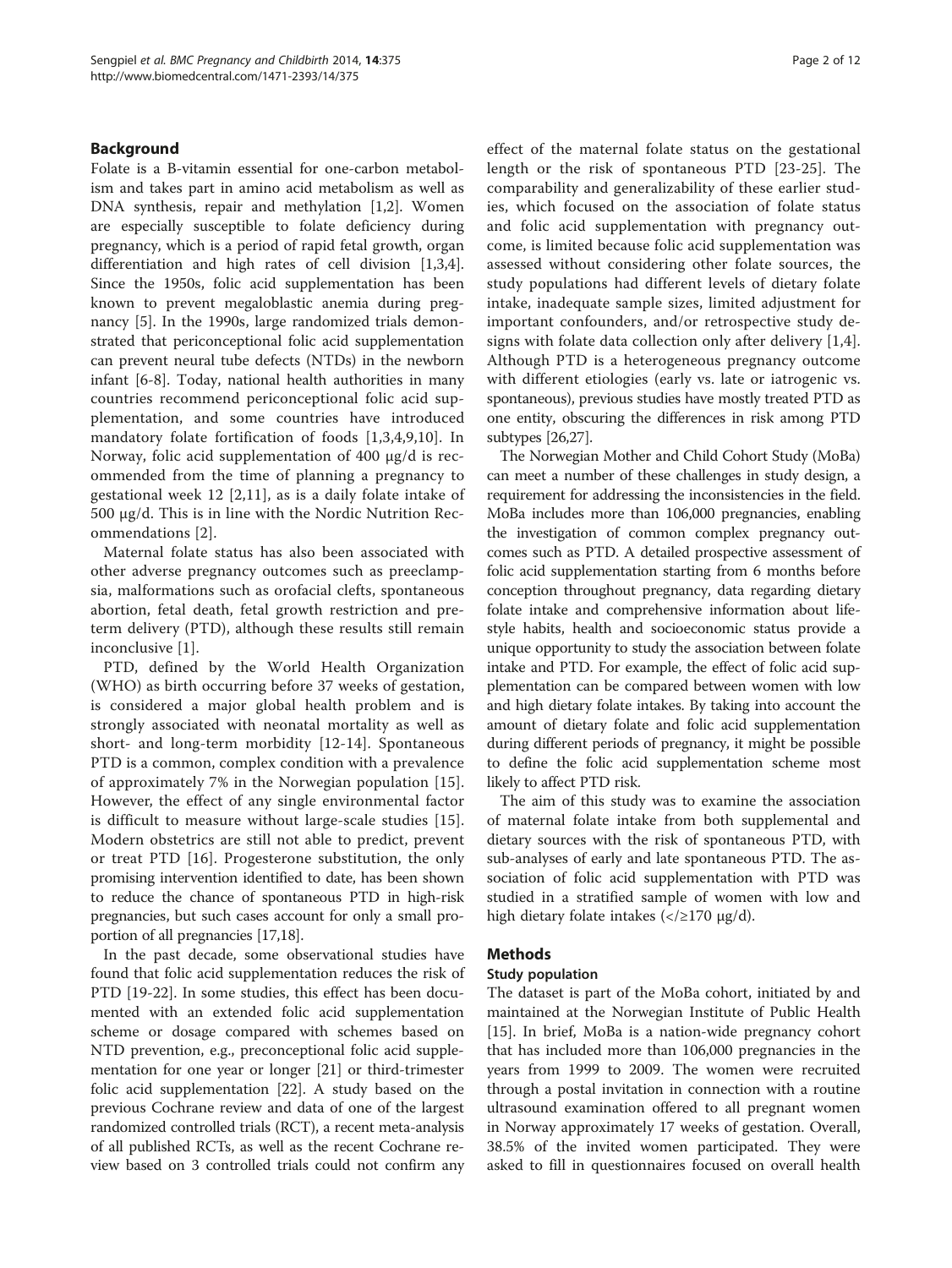status, lifestyle behavior and diet at gestational weeks 15–17 (Q1) and 30 (Q3). At week 22, they completed a food frequency questionnaire (FFQ). All questionnaires are available from the homepage of the Norwegian Institute of Public Health [\[28\]](#page-10-0). The present study used data from version 6 of the quality-assured data files made available for research in 2011. The MoBa database is linked to pregnancy and birth records from the Medical Birth Registry of Norway (MBRN) [[29](#page-10-0)]. Informed written consent was obtained from each participant. The Regional Committee for Medical Research and the Norwegian Data Inspectorate approved the study.

Of 106,707 pregnancies included in the MoBa version 6, 103,921 pregnancies resulted in live-born singletons. Complete data for all 3 questionnaires including information about folate intake were available for 81,329 pregnancies. Women reporting improbable energy intakes of <4.5 MJ or >20 MJ were excluded [\[30](#page-10-0)], leaving 80,056 pregnancies. After exclusion of women with prepregnancy diabetes mellitus, chronic hypertension, chronic kidney disease, epilepsia, rheumatoid arthritis and those that underwent in-vitro fertilization, 76,298 pregnancies were included in the study. Pregnancies with a gestational length of  $\langle 22^{+0}$  or  $>42^{+6}$  weeks were excluded from further analysis, leaving 75,873 remaining. If a woman participated for more than one pregnancy, only her first pregnancy enrolled was included, leaving 66,014 pregnancies for analyses.

#### Outcome

The gestational age in days was determined with a second-trimester ultrasound in 98.4% of the pregnancies and was based on the last menstrual period in the remaining cases. Spontaneous PTD was defined as birth after preterm labor or pre-labor rupture of the membranes between  $22^{+0}$  and  $36^{+6}$  weeks. To distinguish between early and late spontaneous PTDs, we used the following gestational time-windows: early  $(22^{+0} - 33^{+6})$ and late  $(34^{+0} - 36^{+6})$  PTD.

## Exposure

## Amount of folate intake

The amount of folate intake was calculated from the MoBa FFQ, a semi-quantitative questionnaire designed to yield information regarding the dietary habits and intake of dietary supplements during the first 5 months of pregnancy. The questionnaire data were read optically, and the nutrient and energy intakes were calculated using FoodCalc [[31\]](#page-10-0) and the Norwegian Food Composition Table [\[32\]](#page-10-0). For the calculation of nutrients in the dietary supplements, an Access database containing the nutrient values of more than 1,000 dietary supplements was created and continuously updated using Microsoft Office 2003 software. Dietary supplements commonly

sold in Norway were registered based on information provided by the respective manufacturer, whereas nutritional information concerning dietary supplements bought from the Internet or abroad were obtained from the manufacturer's or supplier's homepage. A data program connected to the Access database read all food supplements recorded by the MoBa participants. The process of extracting dietary and supplement data is described in detail elsewhere [\[33,34\]](#page-10-0).

Dietary folate was defined as 60% of the reported folate intake from foods, as only approximately 60% may be biologically accessible in comparison to that from the synthetic folic acid in supplements [[1,3](#page-9-0)]. The total folate intake was thus calculated as supplemental folic acid +0.6 × folate intake from foods.

The daily folate intake was also categorized into 4 groups: <170 μg/d (corresponding to the earlier WHO recommendation for all women to prevent anemia [\[10,](#page-9-0)[35](#page-10-0)]), 170–500 μg/d (corresponding to the current Nordic Nutrition Recommendations for pregnant women for the prevention of NTDs  $[2]$  $[2]$ ), 500–1000 μg/d (corresponding to the tolerable upper limit for folic acid [\[2\]](#page-9-0)) and  $>1000 \mu g/d$ .

## Timing of folic acid supplementation

The women reported their folic acid supplement use from 26 weeks before conception until gestational week 24 in 4-week intervals, including the frequency of supplementation. A woman was defined as a folic acid supplement user if she reported any use of folic acid – containing supplements for more than once a week in a registered 4-week period. Folic acid may be consumed either in the form of a folic acid supplement alone or as part of multivitamins. The most commonly used folic acid supplements for pregnant women in Norway contain 400 μg of folic acid, while the most commonly used multivitamin supplements contain 200 μg of folic acid. For this study, the start of folic acid supplementation was categorized as start during 26–9 weeks before conception, start during 8–0 weeks before conception, and no preconceptional folic acid supplementation.

## Covariates

Covariates were chosen a priori based on the available literature. Information regarding the maternal age at delivery as well as the child's sex is available from the MBRN. Parity was based on data from both the MoBa and MBRN and based on the number of previous pregnancies of  $\geq 22^{+0}$  weeks' duration. Marital status was defined as either married/cohabitant or not. The selfreported pre-pregnancy heights and weights were used to calculate the pre-pregnancy body mass index (BMI) and were grouped according to the WHO classification as underweight (<18.5 kg/m<sup>2</sup>), normal (18.5-24.9 kg/m<sup>2</sup>), overweight (25.0-29.9 kg/m<sup>2</sup>) and obese (≥30.0 kg/m<sup>2</sup>).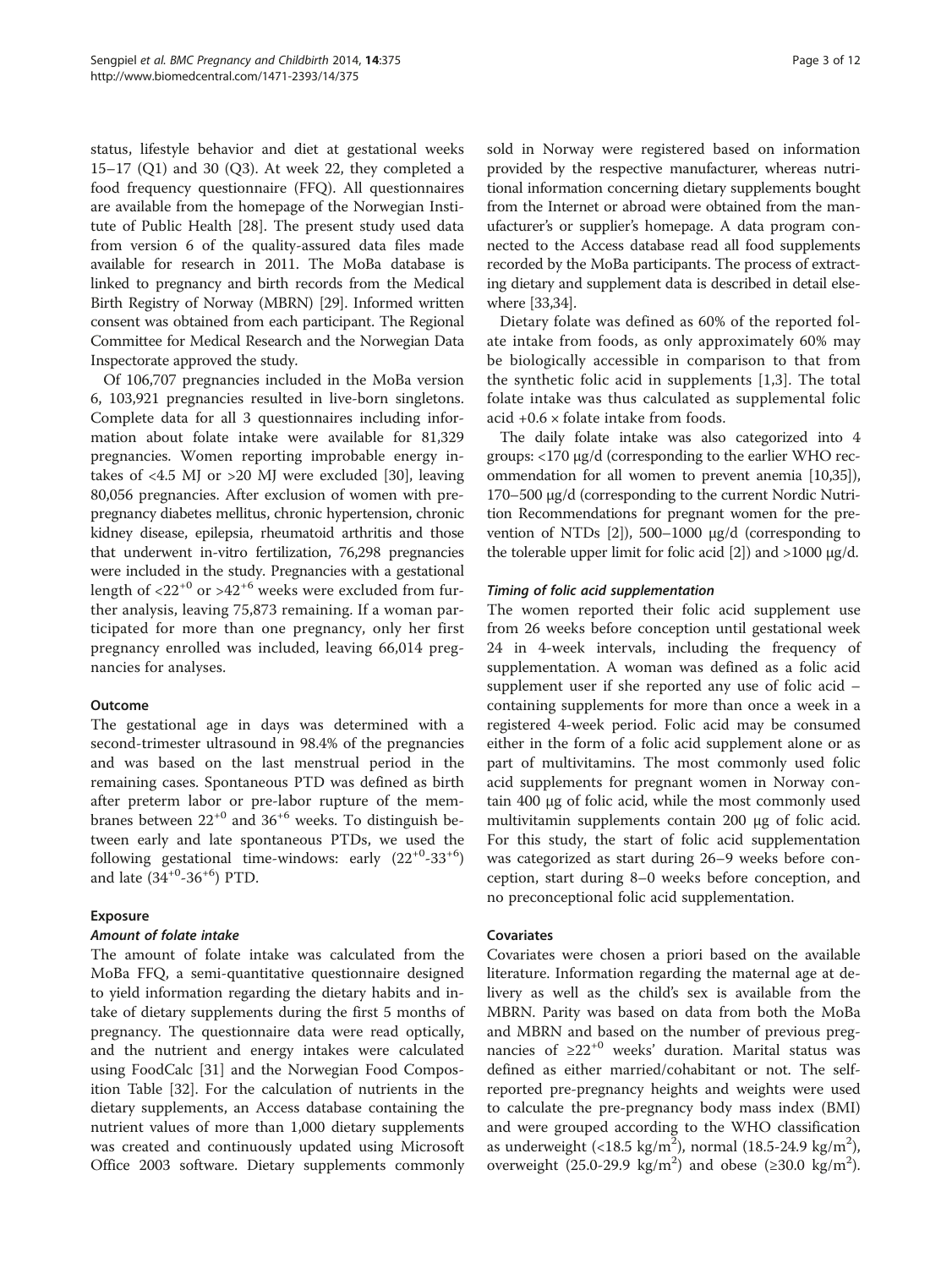Maternal education was categorized as  $\leq 12$  y, 13–16 y and ≥17 y. The history of previous PTD before  $37^{+0}$  weeks of gestation, and the history of spontaneous abortion, as registered in the MBRN, were taken into account as dichotomous variables in regression models. Women reported smoking habits during pregnancy in Q1 and were categorized as non-smokers, occasional or daily smokers. The alcohol intake from different sources was self-reported in the FFQ (glasses/d, week or month) and calculated as g/d. The household income was classified as both the participant and her partner having <300,000 Norwegian Kroner (NOK)/y, as either the participant or her partner having ≥300,000 NOK/y or as the participant and her partner both having ≥300,000 NOK/y. Vitamin A supplementation was registered and categorized in the same manner as described for folic acid. These variables were used as a proxy for multivitamin supplementation, as there are no products on the Norwegian market containing vitamin A alone, and vitamin A is part of all common multivitamin preparations. In MoBa more than 99% of the participants are of Caucasian ethnicity; hence, ethnicity was not a relevant confounder.

#### Statistical methods

All statistical analyses were performed using IBM SPSS Statistics 22 and R 2.13.1 software. Total dietary folate intake from foods and supplements (median (IQR)) in relation to the maternal characteristics was studied with the Kruskal-Wallis test. The start of folic acid supplementation in relation to the maternal characteristics was studied with Pearson's chi-squared test. The association of total dietary folate intake and spontaneous PTD was estimated as a hazard ratio (HR) with a 95% confidence interval (CI) by using Cox regression both in an unadjusted model and adjusted for the above-mentioned covariates. In these models, the event was defined as a spontaneous PTD; all iatrogenic deliveries and deliveries after the preterm  $(≥37<sup>+0</sup>$  weeks) or early preterm ( $\geq 34^{+0}$  weeks) period were censored. The proportional hazards assumption was investigated by testing and inspecting scaled Schoenfeld residuals using R function cox.zph [\[36](#page-10-0)]. Statistical significance was assumed for 2 sided p-values of <0.05.

## Results

## Folate intake and folic acid supplementation in the study population

The median total dietary folate intake during the first five months of pregnancy and start of folic acid supplementation according to maternal characteristics are presented in Table [1.](#page-4-0) Dietary folate intake was highest in women aged 25–29 years, in women who did not smoke, had low or normal BMI  $(18.5-24.9 \text{ kg/m}^2)$ , who were having their first child, were married/cohabitant, who had higher education levels and family incomes. Women having experienced PTD had significantly lower total folate intakes. While women with a history of spontaneous abortion had more often started folic acid supplementation early, no comparable pattern in women with a history of PTD was found (Table [1](#page-4-0)).

Figure [1](#page-5-0) illustrates the pattern of folic acid supplementation in the study population compared to vitamin A supplementation (as a proxy for multivitamin consumption) over the course of pregnancy. 85% of all women in the study reported folic acid supplementation at some point before and/or during pregnancy (Figure [1\)](#page-5-0). While 44% initiated folic acid supplementation prior to conception, nearly 77% used supplements containing folic acid in the first trimester with decreasing use towards the end of pregnancy. At the same time, vitamin A supplementation was much more stable over the whole length of the pregnancy. The amount of folic acid supplementation varied considerably, with only 2 women consuming folic acid amounts of >5000 μg/d, 610 consuming >1000 μg/d (1%), 6,834 consuming >500 μg/d (10%), 10,681 consuming >400 μg/d (16%), 27,183 consuming  $>200 \mu g/d$  (41%) and 34,234 consuming  $>100 \mu g/d$ (52%). Among supplement users, the median daily folic acid supplementation was 400 μg/d (interquartile range IQR 200–429). As presented in Table [2,](#page-6-0) folic acid from supplements was the main folate source in supplement users, while the main source was dietary folate in the whole population. There is no mandatory folate fortification of foods in Norway, and only 3% ( $n = 1,946$ , not adjusted for bioavailability) of the study population reached the Nordic Nutrition Recommendation of 500 μg/d with their dietary folate intake. Of the study participants,  $44\%$  (n = 28,959, not adjusted for bioavailability) achieved the recommended levels with their total folate intake.

## Folate intake from different sources and risk for spontaneous PTD

The median gestational age in this study population was 281 days (IQR 274–287), with 2,906 (4%) cases of PTD and 1,755 cases of spontaneous PTD (2.7%). Of these, 334 babies were delivered before  $34^{+0}$  weeks of gestation (0.5%). Thus the overall PTD rate in our study population is approximately half of the PTD rate in the general Norwegian population as we excluded risk-pregnancies due to maternal disease as well as multiple gestations and intrauterine death.

There was no significant association between the amount of folate intake from the diet or supplements with the risk of spontaneous PTD (Table [3](#page-6-0)). As 95% CIs were very narrow, we performed the same analysis in deciles of total folate intake as well with a categorized variable according to deciles of total folate intake with no change of results (data not shown). Likewise, no association was found when the total folate intake was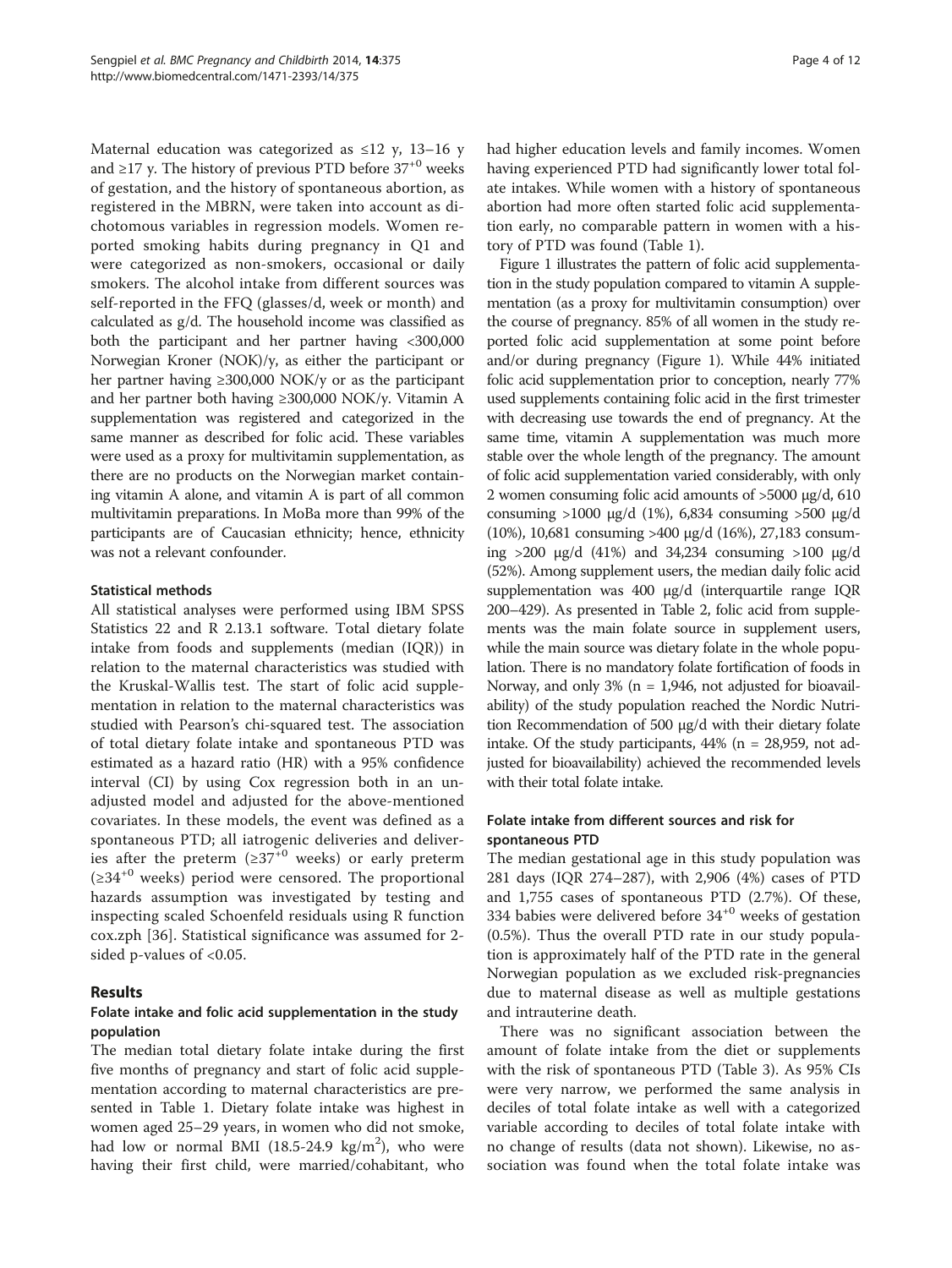#### <span id="page-4-0"></span>Table 1 Folate variables and maternal characteristics

|                                        |                |       |       | Total folate intake (µg/d) |               |                | Initiation of preconceptional folic acid supplementation, n (%) |      |         |      |       |      |                |
|----------------------------------------|----------------|-------|-------|----------------------------|---------------|----------------|-----------------------------------------------------------------|------|---------|------|-------|------|----------------|
|                                        |                | n     | (%)   |                            | Median (IQR)  | p <sup>1</sup> | >8 w                                                            |      | $0-8$ w |      | No    |      | p <sup>2</sup> |
| Total                                  |                | 66014 | (100) | 313                        | $(167 - 558)$ |                | 16023                                                           | (24) | 12877   | (20) | 37114 | (56) |                |
|                                        | $<$ 25         | 7561  | (12)  | 258                        | $(154 - 528)$ |                | 849                                                             | (11) | 942     | (13) | 5770  | (76) |                |
| Maternal age in years                  | $25 - 29$      | 22672 | (34)  | 324                        | $(170 - 562)$ | < 0.0001       | 5121                                                            | (23) | 4821    | (21) | 12730 | (56) | < 0.0001       |
|                                        | 30-34          | 27993 | (42)  | 319                        | $(168 - 562)$ |                | 7726                                                            | (28) | 5894    | (21) | 14373 | (51) |                |
|                                        | >34            | 7788  | (12)  | 315                        | $(170 - 562)$ |                | 2327                                                            | (30) | 1220    | (16) | 4241  | (55) |                |
| Pre-pregnancy BMI in kg/m <sup>2</sup> | < 18.5         | 19\31 | (3)   | 343                        | $(179 - 575)$ |                | 432                                                             | (22) | 351     | (18) | 1148  | (60) |                |
|                                        | 18.5-24.9      | 42611 | (65)  | 328                        | $(173 - 566)$ | < 0.0001       | 10773                                                           | (25) | 8637    | (20) | 23201 | (54) | < 0.0001       |
|                                        | $25 - 30$      | 13839 | (21)  | 289                        | $(160 - 548)$ |                | 3228                                                            | (23) | 2651    | (19) | 7960  | (58) |                |
|                                        | $\geq$ 30      | 5970  | (9)   | 268                        | $(151 - 533)$ |                | 1305                                                            | (22) | 953     | (16) | 3712  | (62) |                |
|                                        | Missing        | 1663  | (3)   | 250                        | $(156 - 517)$ |                | 285                                                             | (17) | 285     | (17) | 1093  | (66) |                |
|                                        | 0              | 34825 | (53)  | 355                        | $(180 - 580)$ |                | 9324                                                            | (27) | 6480    | (19) | 19021 | (55) |                |
|                                        | 1              | 20028 | (30)  | 281                        | $(159 - 545)$ | < 0.0001       | 4528                                                            | (23) | 4531    | (23) | 10969 | (55) | < 0.0001       |
| Parity                                 | $\overline{2}$ | 9005  | (14)  | 245                        | $(156 - 517)$ |                | 1787                                                            | (20) | 1570    | (17) | 5648  | (63) |                |
|                                        | $3+$           | 2101  | (3)   | 224                        | $(149 - 451)$ |                | 370                                                             | (18) | 285     | (14) | 1446  | (69) |                |
|                                        | Missing        | 55    | (0.1) | 353                        | $(166 - 566)$ |                | 14                                                              | (26) | 11      | (20) | 30    | (55) |                |
| Marita status                          | Yes            | 63518 | (96)  | 315                        | $(168 - 559)$ | < 0.0001       | 15714                                                           | (25) | 12661   | (20) | 35143 | (55) | < 0.0001       |
|                                        | No             | 2496  | (4)   | 266                        | $(158 - 531)$ |                | 309                                                             | (12) | 216     | (9)  | 1971  | (79) |                |
| Maternal education in years            | <13            | 20198 | (31)  | 244                        | $(150 - 515)$ |                | 3263                                                            | (16) | 2886    | (14) | 14049 | (70) |                |
|                                        | $13 - 16$      | 27606 | (42)  | 338                        | $(172 - 567)$ | < 0.0001       | 7118                                                            | (26) | 5849    | (21) | 14639 | (53) | < 0.0001       |
|                                        | $>16$          | 16838 | (26)  | 374                        | $(187 - 581)$ |                | 5340                                                            | (32) | 3916    | (23) | 7582  | (45) |                |
|                                        | Missing        | 1372  | (2)   | 283                        | $(161 - 550)$ |                | 302                                                             | (22) | 226     | (17) | 844   | (62) |                |
| History of preterm<br>delivery         | No             | 63698 | (97)  | 314                        | $(168 - 559)$ | < 0.0001       | 15510                                                           | (24) | 12411   | (20) | 35777 | (56) | 0.047          |
|                                        | Yes            | 2205  | (3)   | 276                        | $(158 - 539)$ |                | 487                                                             | (22) | 435     | (20) | 1283  | (58) |                |
|                                        | Missing        | 111   | (0.2) | 297                        | $(175 - 560)$ |                | 26                                                              | (23) | 31      | (28) | 54    | (49) |                |
| History of abortion                    | No             | 45164 | (68)  | 315                        | $(168 - 559)$ | 0.15           | 10262                                                           | (23) | 8930    | (20) | 25972 | (58) | < 0.0001       |
|                                        | Yes            | 12418 | (19)  | 308                        | $(166 - 558)$ |                | 3932                                                            | (32) | 2296    | (19) | 6190  | (50) |                |
|                                        | Missing        | 8432  | (13)  | 308                        | $(165 - 557)$ |                | 1829                                                            | (22) | 1651    | (20) | 4952  | (59) |                |
|                                        | Never          | 60452 | (92)  | 322                        | $(170 - 563)$ |                | 15339                                                           | (25) | 12271   | (20) | 32842 | (54) |                |
| Smoking habits                         | Occasionally   | 1741  | (3)   | 261                        | $(158 - 511)$ | < 0.0001       | 243                                                             | (14) | 226     | (13) | 1272  | (73) | < 0.0001       |
|                                        | Daily          | 3449  | (5)   | 217                        | $(141 - 485)$ |                | 378                                                             | (11) | 316     | (9)  | 2755  | (80) |                |
|                                        | Missing        | 372   | (0.6) | 236                        | $(148 - 500)$ |                | 63                                                              | (17) | 64      | (17) | 245   | (66) |                |
| Alcohol consumption                    | No alcohol     | 58659 | (89)  | 314                        | $(167 - 559)$ |                | 14448                                                           | (25) | 11528   | (20) | 32683 | (56) |                |
| in units/week                          | < 0.5          | 6155  | (9)   | 311                        | $(170 - 556)$ | 0.21           | 1326                                                            | (22) | 1164    | (19) | 3665  | (60) | < 0.0001       |
|                                        | $\geq0.5$      | 1200  | (2)   | 286                        | $(167 - 531)$ |                | 249                                                             | (21) | 185     | (15) | 766   | (64) |                |
| Partners with                          | $\mathbf 0$    | 18364 | (28)  | 279                        | $(161 - 540)$ | < 0.0001       | 3176                                                            | (17) | 2904    | (16) | 12284 | (67) |                |
| income of >300,000                     | $\mathbf{1}$   | 27212 | (41)  | 309                        | $(166 - 557)$ |                | 6460                                                            | (24) | 5451    | (20) | 15301 | (56) | < 0.0001       |
|                                        | $\overline{2}$ | 18608 | (28)  | 360                        | $(178 - 579)$ |                | 6130                                                            | (33) | 4247    | (23) | 8231  | (44) |                |
| NOK/year                               | Missing        | 1830  | (3)   | 264                        | $(158 - 533)$ |                | 257                                                             | (14) | 275     | (15) | 1298  | (71) |                |
| Baby's sex                             | Male           | 33791 | (51)  | 309                        | $(166 - 558)$ | 0.07           | 8190                                                            | (24) | 6525    | (19) | 19076 | (57) | 0.4            |
|                                        | Female         | 32223 | (49)  | 316                        | $(169 - 559)$ |                | 7833                                                            | (24) | 6352    | (20) | 18038 | (56) |                |
| Tertiles of energy intake in MJ        | $\overline{1}$ | 22005 | (33)  | 272                        | $(127 - 525)$ |                | 5577                                                            | (25) | 4338    | (20) | 12090 | (55) |                |
|                                        | $\overline{2}$ | 22005 | (33)  | 317                        | $(166 - 561)$ | < 0.0001       | 5511                                                            | (25) | 4485    | (20) | 12009 | (55) | < 0.0001       |
|                                        | 3              | 22004 | (33)  | 344                        | $(211 - 600)$ |                | 4935                                                            | (22) | 4054    | (18) | 13015 | (59) |                |

Amount of total daily folate intake (FFQ data) and initiation of preconceptional folic acid supplementation (Q1 data) according to maternal characteristics, from 66,014 participants in the Norwegian Mother and Child Cohort Study (2002 – 2009). <sup>1</sup>

'p-value, estimated with Kruskal-Wallis test.<br><sup>2</sup>p-value, estimated with Pearson's chi-squared test.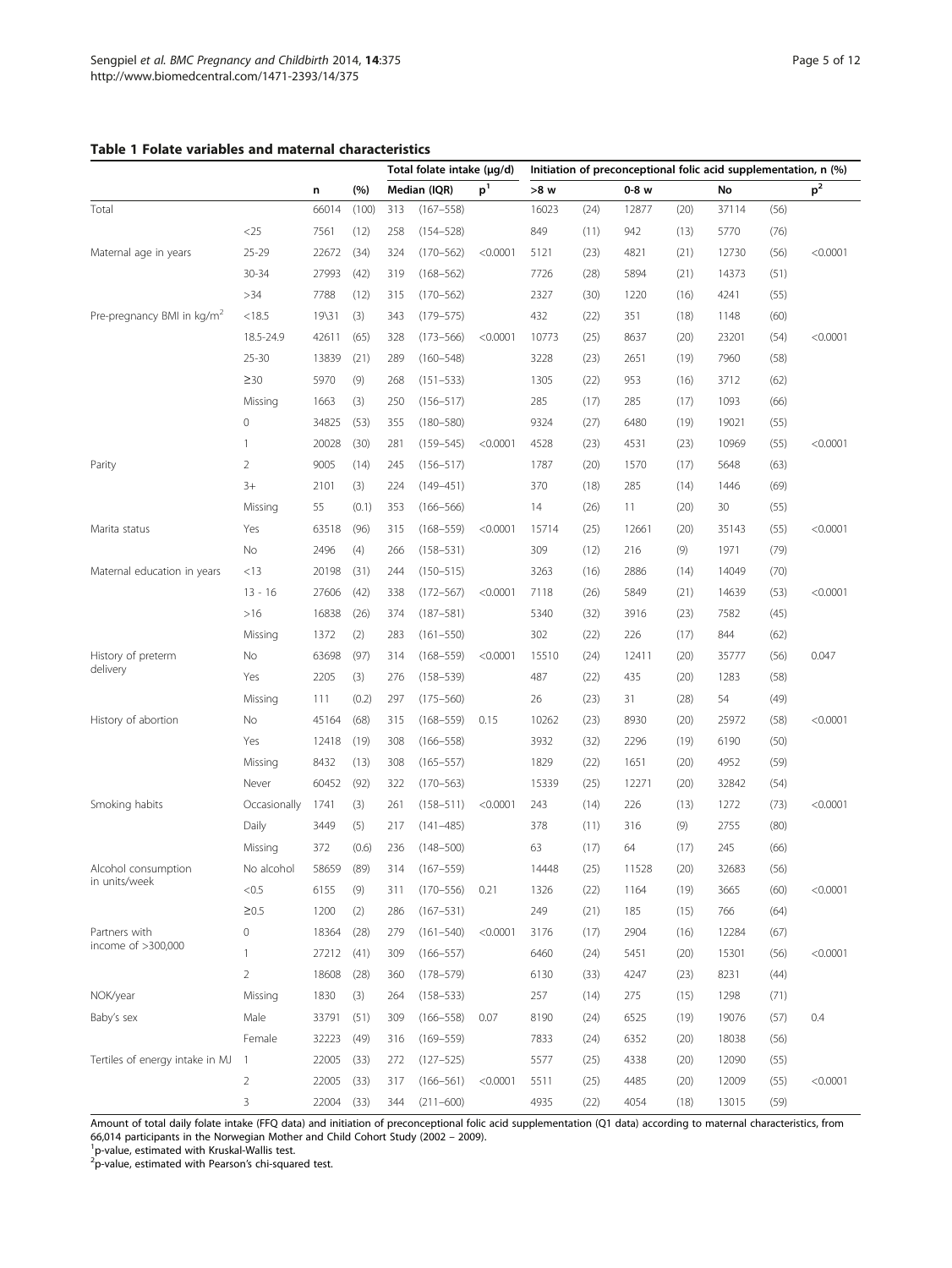<span id="page-5-0"></span>categorized according to the former WHO recommendation for women (>170 μg/d), the current Nordic Nutrition Recommendations for pregnant women (>500 μg/d) and the tolerable upper limit (for folic acid supplementation: <1000 μg/d) (Additional file [1:](#page-9-0) Table S1). Cox regression for the sub-groups of early and late spontaneous PTD did not reveal any significant associations between the folate intake and pregnancy outcome (not shown). Testing the proportional hazards assumptions revealed a slight misfit for the parity variable. Therefore all analyses were also run with stratified Cox regression using parity as strata. The changes from the unstratified analyses were however marginal and did not change any pattern or results.

## Initiation of folic acid supplementation and risk for spontaneous PTD

The initiation of folic acid supplementation more than 8 weeks preconception was associated with increased risk of spontaneous PTD overall also after adjusting for potential confounders (Table [4](#page-7-0) and Additional file [2](#page-9-0): Figure S1a; hazard ratio HR 1.19; confidence interval CI 1.05-1.34). The initiation of supplementation more than 8 weeks before conception was significantly associated with early  $( $34^{+0}$  weeks) but not late spontaneous PTD$ (Additional file [3:](#page-9-0) Figure S1b). After stratification for the total dietary folate intake from foods, the initiation of folic acid supplementation more than 8 weeks before conception was significantly associated with an increased risk of spontaneous PTD for those women with low dietary folate intakes (adjusted HR 1.18; 95% CI 1.05-1.32). The same association was found in the subgroup of early (adjusted HR 1.60; 95% CI 1.24-2.10) but not late spontaneous PTD (Additional file [4:](#page-9-0) Table S2).



A history of earlier adverse pregnancy outcome could be a motive for the early initiation of folic acid supplementation in subsequent pregnancies. However, the analysis of the subgroup of women being pregnant the first time (n = 25,281, 38%) showed the same overall results for the early initiation of folic acid supplementation  $(n =$ 815 cases of spontaneous PTD, adjusted HR 1.30; CI 1.10-1.53).

The early initiation of folic acid supplementation could characterize women that planned a pregnancy but did not become pregnant during the first months, thus including a subgroup of sub-fertile women [[37\]](#page-10-0). In MoBa, the women were asked to report the number of months with regular intercourse without contraception before becoming pregnant, and these data were classified as follows: <1 month (n = 13,128, 20%), 1–2 months (n = 15,142, 23%) and >2 months (n = 22,702, 34%). Stratification for this variable still showed increased HRs for the early initiation of folic acid supplementation in the subgroup that became pregnant within the first month (adjusted HR 1.58; CI 1.17-2.12), the HRs for the small subgroup with early PTD  $(n = 68)$  was not significant (adjusted HR 1.78; CI 0.98-3.23).

## Timing of folic acid supplementation and risk for spontaneous PTD

The time of folic acid supplementation was represented by four variables corresponding to the following periods: 26– 9 weeks before conception, 0–8 weeks before conception, first trimester and second trimester. If the Cox regression included all of the confounders and the outcome of spontaneous PTD was analyzed, the prediction of the model improved after introducing all four folic acid supplementation variables ( $p = 0.006$ ). Folic acid supplement use more than 8 weeks preconception was associated with an increased HR for spontaneous PTD, even after adjusting for the supplementation at all other time points (Table [5](#page-7-0)).

## **Discussion**

In this large prospective national birth cohort, we did not find any statistically significant association of the amount of folate intake from the diet or supplements with spontaneous PTD. Folic acid supplementation starting more than 8 weeks before conception was associated with an increased HR for spontaneous PTD.

When interpreting the results, the selection of the study population has to be kept in mind: risk-pregnancies due to maternal disease and multiple gestations have been excluded from the analysis so that we do not know if there is any association of the amount of folate intake from diet or supplements with spontaneous PTD in the excluded high risk pregnancies.

Our results, demonstrating no significant protective effect of the maternal folate intake or folic acid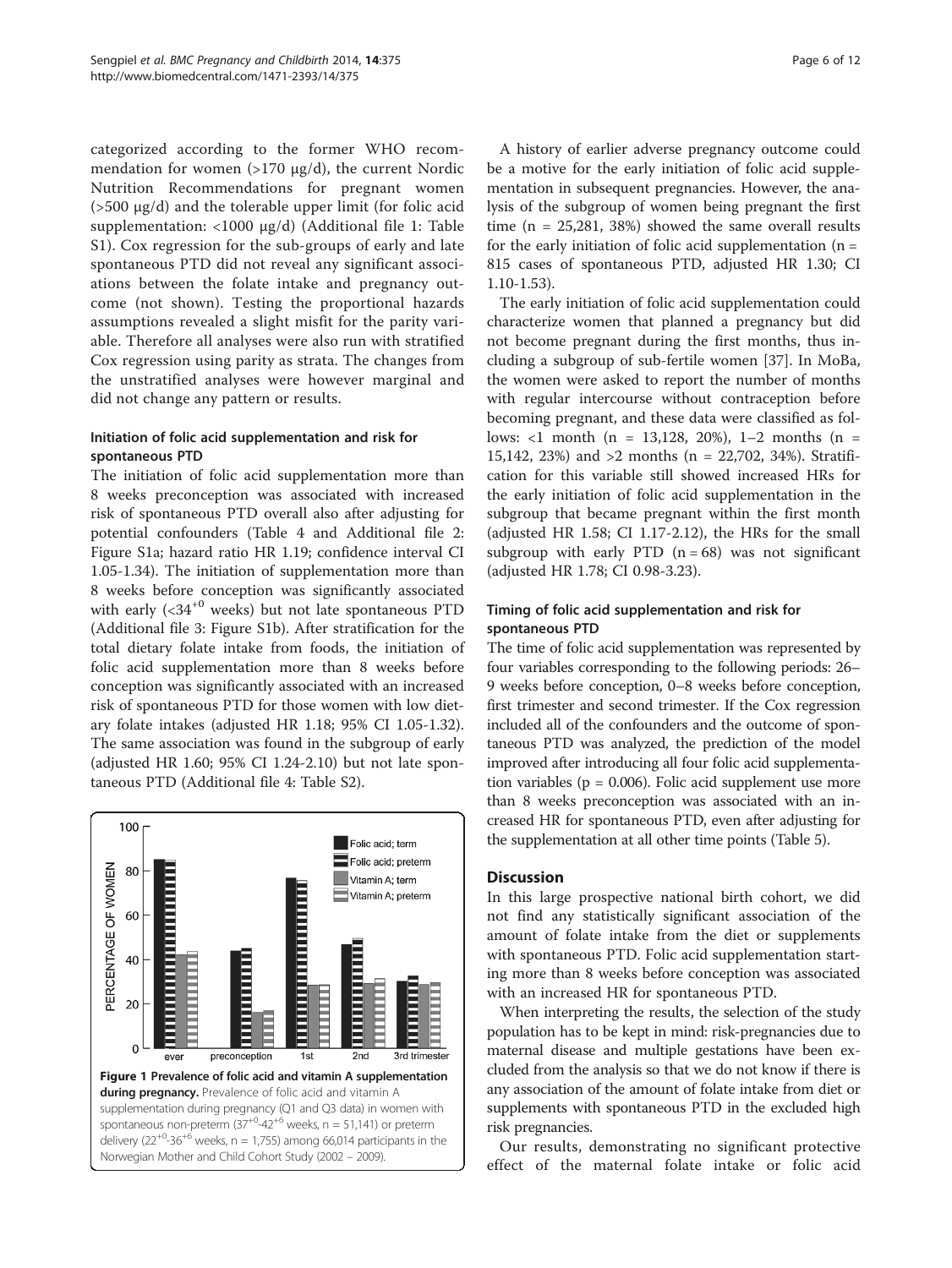|                    | All         |               |             | Spontaneous delivery 37 <sup>+0</sup> -42 <sup>+6</sup> |            | Spontaneous PTD 22 <sup>+0</sup> -36 <sup>+6</sup> |
|--------------------|-------------|---------------|-------------|---------------------------------------------------------|------------|----------------------------------------------------|
| Folate $(\mu q/d)$ | Median      | <b>IQR</b>    | Median      | <b>IQR</b>                                              | Median     | <b>IQR</b>                                         |
| All women          | $n = 66014$ |               | $n = 51141$ |                                                         | $n = 1755$ |                                                    |
| Diet               | 157         | $(126 - 196)$ | 157         | $(126 - 196)$                                           | 157        | $(126 - 196)$                                      |
| Supplements        | 143         | $(0 - 400)$   | 143         | $(0 - 400)$                                             | 171        | $(0 - 400)$                                        |
| Total intake       | 313         | $(167 - 558)$ | 312         | $(167 - 558)$                                           | 322        | $(167 - 568)$                                      |
| Supplement users   | $n = 39600$ |               | $n = 30684$ |                                                         | $n = 1056$ |                                                    |
| Diet               | 158         | $(127 - 197)$ | 158         | $(127 - 197)$                                           | 159        | $(128 - 198)$                                      |
| Supplements        | 400         | $(200 - 429)$ | 400         | $(200 - 429)$                                           | 400        | $(200 - 457)$                                      |
| Total intake       | 530         | $(355 - 636)$ | 530         | $(355 - 634)$                                           | 541        | $(369 - 651)$                                      |

<span id="page-6-0"></span>Table 2 Folate intake from diet and supplements

Folic acid supplementation, dietary and total folate intake during the first half of pregnancy (FFQ data) for all 66,014 participants, as well as in folic acid supplement users (n = 39,600), from the Norwegian Mother and Child Cohort Study (2002–2009).

supplementation on the spontaneous PTD risk, support a number of earlier observational studies [\[38-43\]](#page-10-0) and RCTs [[6,](#page-9-0)[44,45\]](#page-10-0). A reanalysis of a previous Cochrane review, and one of the largest RCTs, a recent meta-analysis of all RCTs published to date as well as the most recent Cochrane review based on 3 available trials, showed no association of the maternal folate status with the gestational length or the risk of PTD [\[23-25](#page-10-0)]. Extensive supplementation with multivitamins with a major folic acid component was associated with an increased risk of PTD in a study by Alwan et al. [[38](#page-10-0)]. When analyzing data from the US National Birth Defects Study, Shaw et al. found a lower risk of PTD for women starting supplementation during pregnancy as compared to preconceptional supplementation start [\[43](#page-10-0)].

However, results are conflicting as summarized in the review by Mantovani et al. [\[27](#page-10-0)]. A protective effect of folic acid supplementation was supported by a modest reduction in the PTD rate after the introduction of folate fortification of foods [\[9\]](#page-9-0). Some recent observational studies have found that folic acid supplementation reduces the risk of PTD [\[20-22\]](#page-10-0). In some cases, this association was found for preconceptional folic acid supplementation for

Table 3 Folate intake from different sources and risk of spontaneous preterm delivery (PTD)

|                    | Unadjusted |                             | Adjusted <sup>2</sup> |                 |                                         |      |
|--------------------|------------|-----------------------------|-----------------------|-----------------|-----------------------------------------|------|
| Folate $(\mu q/d)$ |            | $HR1$ (95% CI)              | D                     | HR <sup>1</sup> | (95% CI)                                | D    |
| Diet               | 1.00       |                             |                       |                 | $(0.61; 1.65)$ 0.61 1.00 $(0.61; 1.65)$ | 0.54 |
| Supplements        |            | 1.00 (1.00; 1.00) 0.25 1.00 |                       |                 | (1.00:1.00)                             | 0.53 |
| Total intake       | 1.00       | $(1.00; 1.00)$ 0.22 1.00    |                       |                 | (1.00; 1.00)                            | 0.46 |

Amount of folic acid supplementation, dietary and total folate intake (FFQ data) and hazard ratios for spontaneous PTD  $(22^{+0} - 36^{+6})$  weeks, n = 1,755). Cox regression for 66,014 participants in the Norwegian Mother and Child Cohort Study (2002–2009). Iatrogenic deliveries have been censored in the regression model.

<sup>1</sup>HR per 500 μg extra folate/d.

<sup>2</sup>Cox regression, adjusted for maternal age, prepregnancy BMI, parity, history of PTD and spontaneous abortion, child's sex, smoking habits and alcohol consumption during pregnancy, maternal education, marital status, household income, energy intake. Mutual adjustment for dietary and supplemental folate intake.

1 year or longer [[21](#page-10-0)] or third-trimester folic acid supplementation [\[22](#page-10-0)], raising questions about extended supplementation schemes compared to the NTD prevention scheme. Folic acid supplementation more than a 1 year before becoming pregnant is not registered in MoBa, but data for the earliest interval (26–9 weeks before conception) suggest an adverse effect of longtime folic acid supplementation on the risk of spontaneous PTD. Though third trimester folic acid supplementation is registered in MoBa, we chose to not include third trimester supplementation as the early PTDs already have occurred at different time points during this period, so that we were not able to retrace the findings by Czeizel et al. [\[22\]](#page-10-0).

One possible explanation for these conflicting results could be the dosage of folic acid. While most of the studies finding an association with gestational length or PTD were based on high doses of folic acid (≥5000 μg/d [[20,22,46\]](#page-10-0),  $\geq 2500 \text{ µg}/d$  [\[22,47\]](#page-10-0) and  $\geq 500 \text{ µg}/d$  [[48-50](#page-10-0)]), only 2 women in our study population consumed as much as 5000 μg/d of supplemental folic acid, while only 10% consumed >500 μg/d and 16% consumed >400 μg/ d. However, the Hungarian RCT, one of the biggest performed so far, did not find any effect of a high dosage of 800 μg/d of periconceptional folic acid supplementation on PTD [[6\]](#page-9-0). Unfortunately, the folic acid dosage was not indicated in all of the studies [\[21,37](#page-10-0)].

The assessment of folate intake from supplementation alone or when studying populations with different dietary folate intakes are additional factors compromising comparability between studies. While recent US studies are performed against the background of mandatory folate fortification of food [\[21,43\]](#page-10-0), other studies have examined supplementation effects in folate-deficient populations [[46](#page-10-0)]. Few studies have assessed the effects of both dietary folate and folic acid supplementation separately [\[43\]](#page-10-0) or combined [\[20,49,51\]](#page-10-0), and adjustments for bioavailability are rare. In this Norwegian study population, only 3% of the participants reached the Nordic Nutrition Recommendation of 500 μg/d with their dietary folate intake,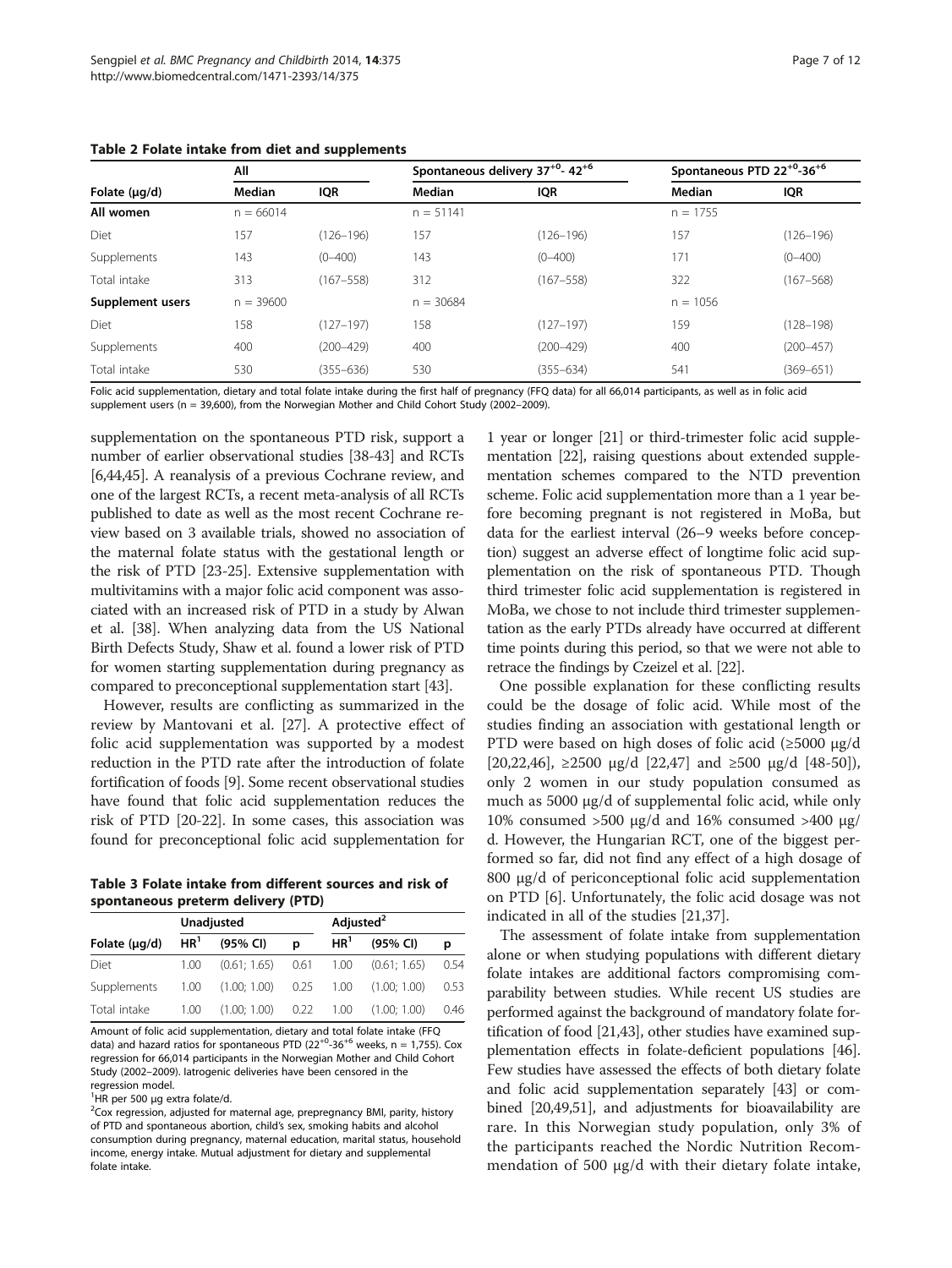<span id="page-7-0"></span>

| Table 4 Initiation of preconceptional folic acid supplementation and risk of spontaneous preterm delivery (sPTD) |
|------------------------------------------------------------------------------------------------------------------|
|------------------------------------------------------------------------------------------------------------------|

| <b>sPTD</b> | Initiation of folic acid supplementation |     | Unadjusted |              |       | Adjusted <sup>1</sup> |              |         | Adjusted <sup>2</sup> |              |       |
|-------------|------------------------------------------|-----|------------|--------------|-------|-----------------------|--------------|---------|-----------------------|--------------|-------|
|             |                                          | n   | HR         | (Cl)         | p     | HR                    | (CI)         | p       | HR                    | (Cl)         | p     |
| All         | No.                                      | 964 |            |              |       |                       |              |         |                       |              |       |
|             | 0-8 w preconception                      | 313 | 0.93       | (0.82; 1.06) | 0.28  | 0.99                  | (0.87; 1.13) | 0.89    | 1.01                  | (0.88; 1.16) | 0.88  |
|             | >8 w preconception                       | 478 | 1.15       | (1.03; 1.29) | 0.01  | 1.18                  | (1.05; 1.32) | 0.005   | 1.20                  | (1.06; 1.36) | 0.004 |
| Early       | No.                                      | 169 |            |              |       |                       |              |         |                       |              |       |
|             | 0-8 w preconception                      | 57  | 0.97       | (0.72; 1.31) | 0.84  | 1.07                  | (0.79; 1.45) | 0.67    | 1.04                  | (0.76; 1.43) | 0.81  |
|             | >8 w preconception                       | 108 | 1.48       | (1.16:1.89)  | 0.001 | 1.60                  | (1.24; 2.06) | < 0.001 | 1.55                  | (1.18; 2.05) | 0.002 |
| Late        | No.                                      | 795 |            |              |       |                       |              |         |                       |              |       |
|             | 0-8 w preconception                      | 256 | 0.92       | (0.80; 1.06) | 0.23  | 0.97                  | (0.84; 1.11) | 0.63    | 0.99                  | (0.86; 1.15) | 0.93  |
|             | >8 w preconception                       | 370 | 1.08       | (0.96; 1.22) | 0.22  | 1.09                  | (0.96; 1.24) | 0.19    | 1.12                  | (0.98; 1.29) | 0.11  |

Initiation of preconceptional folic acid supplementation (Q1 data) and hazard ratios (HR) for spontaneous PTD (n = 1,755 for  $22^{+0}$ -36<sup>+6</sup> weeks, n = 334 for early  $(22^{+0.33^{+6}}$  weeks), n = 1,421 for late  $(34^{+0.36^{+6}}$  weeks)). Cox regression for 66,014 participants in the Norwegian Mother and Child Cohort Study (2002 – 2009). Iatrogenic deliveries have been censored in the regression model.

<sup>1</sup>Cox regression, adjusted for maternal age, prepregnancy BMI, parity, history of PTD and spontaneous abortion, child's sex, smoking habits and alcohol consumption during pregnancy, maternal education, marital status, household income, energy intake and dietary folate intake.

<sup>2</sup>Adjustment as above as well as for first-trimester folic acid supplementation and preconceptional and first-trimester vitamin A supplementation.

and 44% of the participants achieved the recommended level with their dietary folate and supplemental folic acid intake. After stratification for dietary folate intake, the early initiation of folic acid supplementation was significantly associated with spontaneous PTD in the subgroup of women with low but not high dietary folate intakes. There were no significant associations between high total folate intakes and PTD risk in the MoBa study population.

In observational studies, confounding is always an issue when assessing the association of a single environmental factor with a complex outcome like PTD. For example, it

is well established that women with high levels of education, privileged socioeconomic status and healthier overall diets are more likely to use supplements during pregnancy [[52-54](#page-10-0)] and less likely to experience PTD than women without these characteristics. Some observational studies failed to adjust for these confounders, and the effect attributed to folic acid supplementation might in fact be confounded by overall health and lifestyle behaviors. While the strength of the significance was moderate, the association with the early onset of folic acid supplementation in the current study remained significant even after adjustment for maternal characteristics such as

|       | Time of folic acid supplementation | sPTD | Unadjusted |              |       | Adjusted <sup>1</sup> |              |       |  |
|-------|------------------------------------|------|------------|--------------|-------|-----------------------|--------------|-------|--|
|       |                                    | n    | HR         | (Cl)         | p     | HR                    | (Cl)         | p     |  |
| All   | >8 w preconception                 | 478  | 1.17       | (1.06; 1.30) | 0.003 | 1.17                  | (1.04; 1.32) | 0.01  |  |
|       | 0-8 w preconception                | 648  | 1.01       | (0.92; 1.12) | 0.80  | 1.01                  | (0.90; 1.13) | 0.84  |  |
|       | 1st trimester                      | 1326 | 0.94       | (0.84; 1.05) | 0.26  | 0.89                  | (0.79; 1.00) | 0.05  |  |
|       | 2nd trimester                      | 869  | 1.10       | (1.00; 1.21) | 0.04  | 1.08                  | (0.98; 1.19) | 0.11  |  |
| Early | >8 w preconception                 | 108  | 1.49       | (1.19; 1.88) | 0.001 | 1.51                  | (1.16; 1.97) | 0.002 |  |
|       | 0-8 w preconception                | 133  | 1.15       | (0.92; 1.43) | 0.23  | 1.03                  | (0.80; 1.34) | 0.81  |  |
|       | 1st trimester                      | 262  | 1.11       | (0.85; 1.44) | 0.45  | 0.99                  | (0.74; 1.32) | 0.95  |  |
|       | 2nd trimester                      | 173  | 1.21       | (0.97; 1.49) | 0.09  | 1.12                  | (0.89; 1.39) | 0.34  |  |
| Late  | >8 w preconception                 | 370  | 1.10       | (0.98; 1.24) | 0.10  | 1.10                  | (0.97; 1.26) | 0.15  |  |
|       | 0-8 w preconception                | 515  | 0.98       | (0.88; 1.09) | 0.69  | 1.00                  | (0.88; 1.13) | 0.94  |  |
|       | 1st trimester                      | 1064 | 0.91       | (0.81; 1.03) | 0.13  | 0.87                  | (0.76; 1.00) | 0.04  |  |
|       | 2nd trimester                      | 696  | 1.08       | (0.98; 1.20) | 0.13  | 1.08                  | (0.97; 1.20) | 0.17  |  |

|  |  | Table 5 Timing of folic acid supplementation and risk of spontaneous preterm delivery (PTD) |  |  |  |
|--|--|---------------------------------------------------------------------------------------------|--|--|--|
|--|--|---------------------------------------------------------------------------------------------|--|--|--|

Folic acid supplementation at different times (Q1 and Q3 data) and hazard ratios (HR) for spontaneous PTD (n = 1.755 for  $22^{+0}$ -36<sup>+6</sup> weeks, n = 334 for early  $(22^{+0.33^{+6}}$  weeks), n = 1,421 for late  $(34^{+0.36^{+6}}$  weeks)) as compared to no intake at that time of pregnancy. Cox regression for 66,014 participants in the Norwegian Mother and Child Cohort Study (2002 – 2009). Iatrogenic deliveries have been censored in the regression model. <sup>1</sup>

<sup>1</sup>Cox regression, adjusted for maternal age, prepregnancy BMI, parity, history of PTD and spontaneous abortion, child's sex, smoking habits and alcohol consumption during pregnancy, maternal education, marital status, household income, energy intake and dietary folate intake. Mutual adjustment for folic acid supplementation at other time points.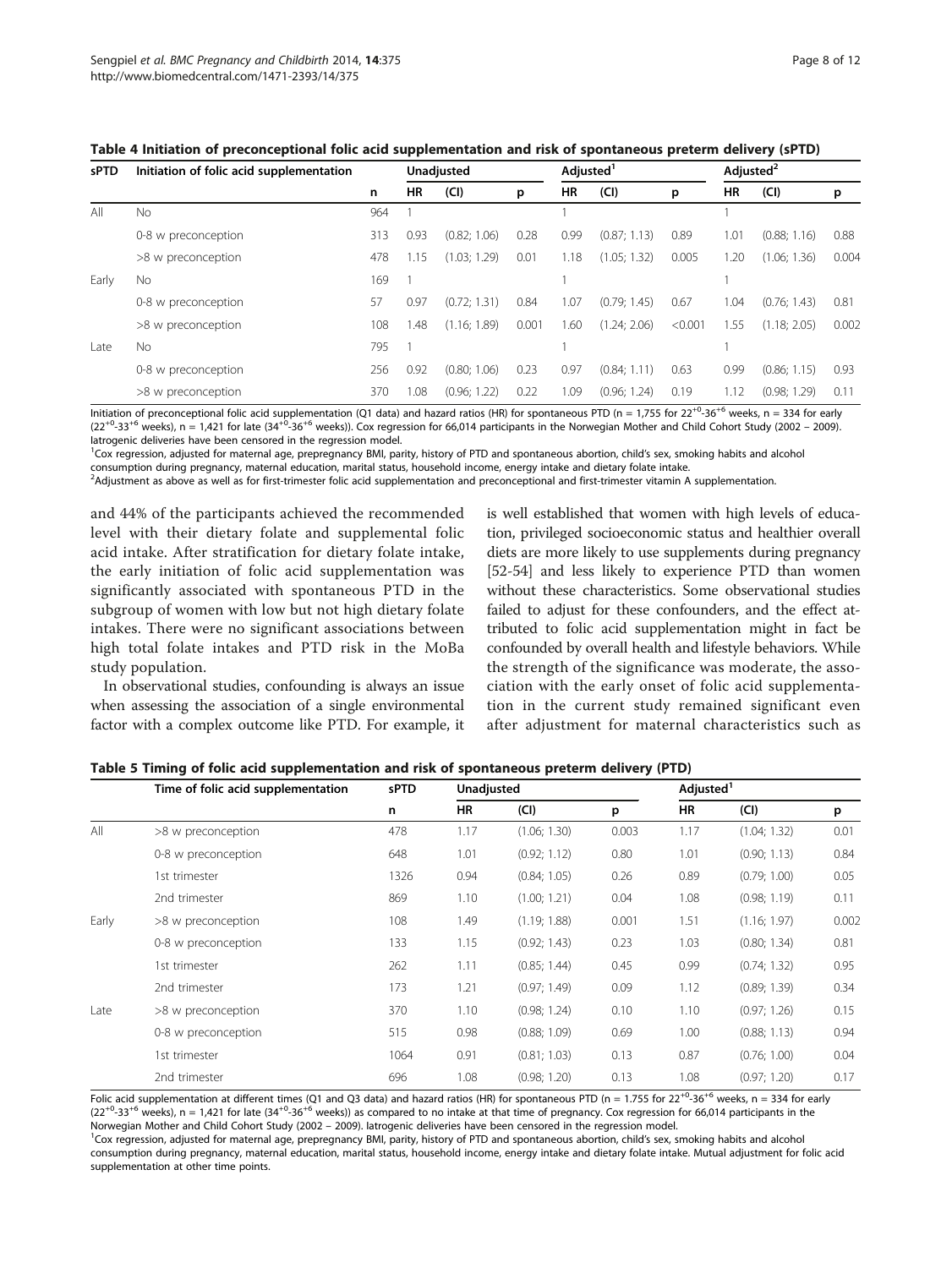socioeconomic and life-style parameters as well as obstetric anamnesis.

Associations with the early start of supplementation should be studied with particular caution. The early start of folic acid supplementation might partially identify a group of women with a history of adverse pregnancy outcomes who want to optimize conditions for their current pregnancy. As presented in Table [1,](#page-4-0) women who had previously experienced spontaneous abortions were more likely to initiate folic acid supplementation early in their subsequent pregnancies. However, the same association of the early initiation of folic acid supplementation and spontaneous PTD was found in women being pregnant the first time. Folic acid supplementation starting more than 8 weeks prior to conception might characterize women who planned a pregnancy but did not become pregnant during their first 2 cycles, thus constituting a subgroup of women with suboptimal fertility [\[37\]](#page-10-0). The same association of the early start of supplementation was found in the group of women that became pregnant within the first month. Women who choose to start early with folic acid supplementation might be distinguished by some other characteristic that could be the causal link to spontaneous preterm delivery so that we cannot exclude confounding.

In addition to the amount of folic acid, the composition of supplements is another point of discussion. In some countries like Greece and Norway, commonly used supplements contain folic acid and/or iron only [\[20\]](#page-10-0). In other countries, folic acid is mainly consumed in the form of multivitamins, making it difficult to differentiate the effects of multivitamin use and folic acid supplementation [[21](#page-10-0),[37](#page-10-0),[43](#page-10-0),[50](#page-10-0)]. Vitamins other than folic acid might explain the association between multivitamin use and PTD. Catov et al. found that in the Danish birth cohort, multivitamin use was associated with modestly decreased PTD rates, while there was no association with folic acid supplementation [\[39](#page-10-0)]. As seen from Figure [1](#page-5-0), vitamin A consumption (as a proxy for multivitamin supplementation) differed considerably from folic acid supplementation. However, the MoBa FFQ allowed us to calculate folic acid separately from other supplements, and adjusting for vitamin A consumption did not change the results for preconceptional folic acid supplementation.

Apart from the amount, timing and composition of folate exposure, differences in the definition of pregnancy outcomes hinder comparability. Most studies defined PTD as delivery at  $\langle 37^{+0}$  weeks of gestation without indicating the range of gestational age. This information might be important, especially if the risk of early PTD is found to be associated with folate status, as suggested by this study and that of Bukowski et al. [\[21\]](#page-10-0). Although PTD is a heterogeneous pregnancy outcome with distinct etiologies for different subgroups [[26](#page-10-0)], not all studies analyzed clearly defined subgroups such as spontaneous PTD [\[20,21,39,42,49,55\]](#page-10-0).

#### Strengths and weaknesses

With a sample size of 66,014 pregnancies, this was a wellpowered study for investigating the association of folate intake and spontaneous PTD. Due to the large study sample, there were 1,755 cases defined as spontaneous PTD and 334 and 1,421 cases in the subgroups of early and late spontaneous PTD, respectively. The estimation of the gestational length by the second-trimester ultrasounds and the definition of a clear PTD phenotype – spontaneous onset of delivery between  $22^{+0}$  and  $36^{+6}$  weeks of gestation distinguish this study.

The MoBa participation rate is 38.5%, and a demographic comparison with the MBRN in 2002 showed that single women and women  $\langle 25 \rangle$  y of age are underrepresented in MoBa. Regarding PTD (7.2% in MoBa and 7.7% in MBRN), the differences are minor, and even the sub-group composition is similar to the distribution in the total population, with spontaneous PTD accounting for 42% of all PTD [\[15](#page-9-0)]. Although the low participation in MoBa influences prevalence estimates somewhat, such non-representativeness does not appear to affect exposure–outcome associations [[56](#page-10-0),[57](#page-11-0)].

The assessment of folate from both the diet and supplements is a major strength of this study. Although all dietary assessment methods have limitations, the MoBa FFQ has been extensively validated in a sub-population of 119 MoBa participants using a 4-day weighed food diary and biological markers in the blood and urine as reference measures [\[58\]](#page-11-0). The dietary supplement use was evaluated specifically. The total folate intake by the FFQ showed good agreement with the folate intake detailed by the food diary and was significantly reflected by the serum folate concentrations [\[33](#page-10-0)]. In a subsample of an earlier MoBa version (2934 singleton pregnancies), Nilsen et al. did not find any significant associations of dietary folate intake, folic acid supplementation or plasma folate with PTD. This study also reported good agreement between the folate intake (dietary and supplements) by the MoBa FFQ and plasma folate concentration (r = 0.44, CI: 0.41-0.47) [\[40](#page-10-0)]. As the relevant window of susceptibility for folate effects regarding pregnancy outcomes other than NTD is not yet known, the assessment of folate intake at different time points is a further strength of this study. The prospective design ensured that the women's answers were not influenced by their knowledge of pregnancy outcomes.

#### Conclusions

The overall amount of dietary folate and supplemental folic acid intake (during the first half of pregnancy) in 66,014 singleton pregnancies from the Norwegian Mother and Child Cohort Study was not associated with decreased or increased risk of spontaneous PTD, at least not at the relatively low intake levels of dietary folate (median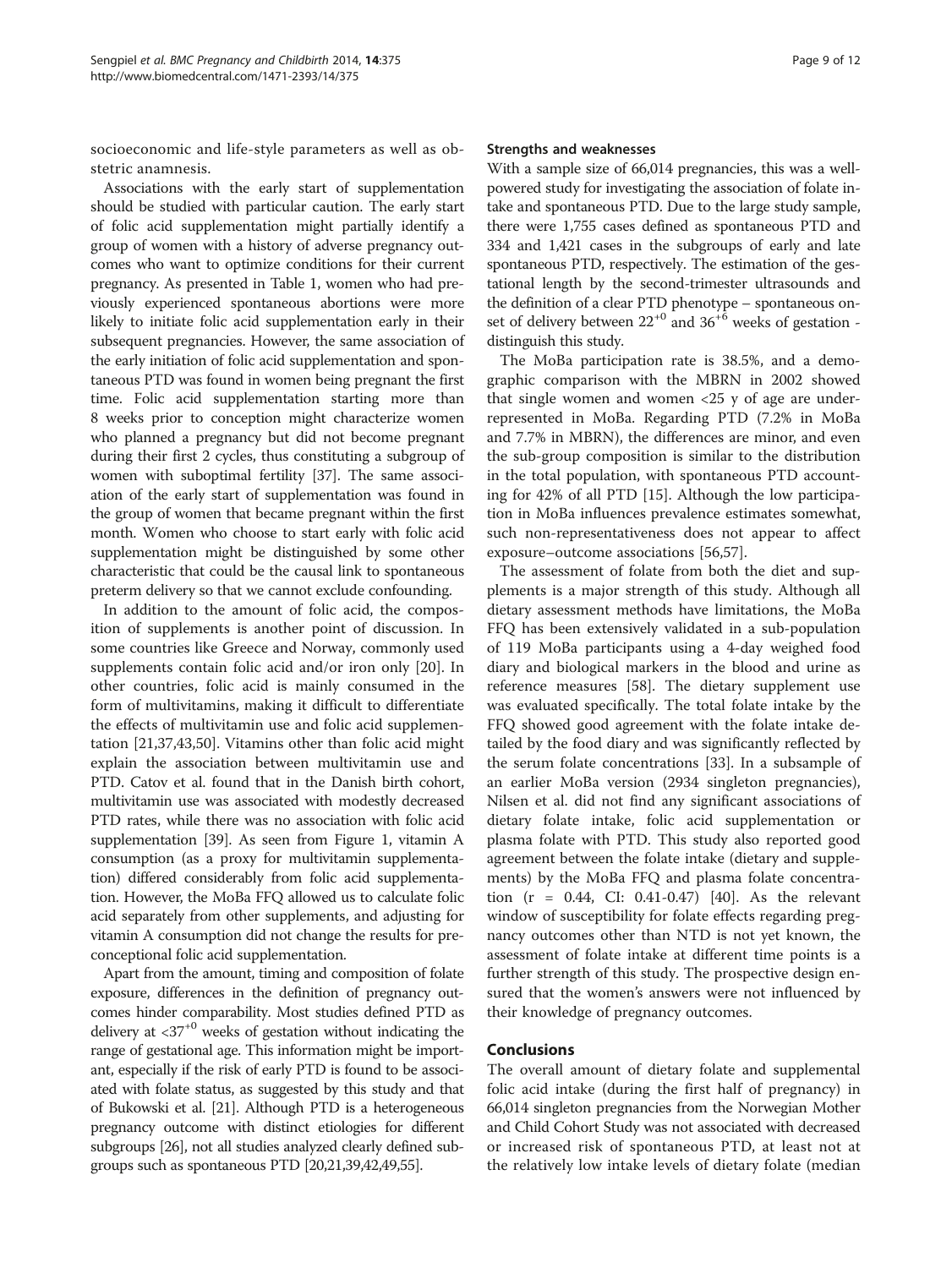<span id="page-9-0"></span>157 μg/d corrected for bio-availability, uncorrected  $262 \text{ μg/d}$ ) and supplemental folic acid (median 143 μg/d) in this healthy study population.

The initiation of folic acid supplementation more than 8 weeks prior to conception was associated with an increased risk for overall and early spontaneous PTD in both the overall analyses and in the strata of women with low dietary folate intake.

Even if MoBa allows adjustment for a variety of confounders, the presence of residual confounding cannot be ruled out. Furthermore, our results require careful investigation regarding dosage and timing of folic acid supplementation, such as in the form of an RCT, before discussing a change of the current guidelines.

## Additional files

[Additional file 1: Table S1.](http://www.biomedcentral.com/content/supplementary/s12884-014-0375-1-s1.doc) Folate intake according to official recommendations and risk of spontaneous preterm delivery (PTD).

[Additional file 2: Figure S1a.](http://www.biomedcentral.com/content/supplementary/s12884-014-0375-1-s2.tiff) Initiation of preconceptional folic acid supplementation and risk of spontaneous PTD. Initiation of preconceptional folic acid supplementation (Q1 data) and cumulative risk of spontaneous PTD ( $22^{+0}$ -36<sup>+6</sup> weeks, n = 1,755). Cox regression for 66,014 participants in the Norwegian Mother and Child Cohort Study (2002 – 2009), adjusted for maternal age, prepregnancy BMI, parity, history of PTD and spontaneous abortion, child's sex, smoking habits and alcohol consumption during pregnancy, maternal education, marital status, household income, energy intake and dietary folate intake. Iatrogenic deliveries have been censored in the regression model.

[Additional file 3: Figure S1b.](http://www.biomedcentral.com/content/supplementary/s12884-014-0375-1-s3.tiff) Initiation of preconceptional folic acid supplementation and risk of early spontaneous PTD. Initiation of preconceptional folic acid supplementation (Q1 data) and cumulative risk of early spontaneous PTD (22<sup>+0</sup>-33<sup>+6</sup> weeks, n = 334). Cox regression for 66,014 participants in the Norwegian Mother and Child Cohort Study (2002 – 2009), adjusted for maternal age, prepregnancy BMI, parity, history of PTD and spontaneous abortion, child's sex, smoking habits and alcohol consumption during pregnancy, maternal education, marital status, household income, energy intake and dietary folate intake. Iatrogenic deliveries have been censored in the regression model.

[Additional file 4: Table S2.](http://www.biomedcentral.com/content/supplementary/s12884-014-0375-1-s4.doc) Initiation of preconceptional folic acid supplementation and risk of spontaneous preterm delivery (sPTD), depending on dietary folate intake.

#### Abbreviations

BMI: Body mass index; CI: Confidence interval; FFQ: Food frequency questionnaire; HR: Hazard ratio; IQR: Interquartile range; MoBa: The Norwegian Mother and Child Cohort Study; MBRN: Medical birth registry of Norway; NOK: Norwegian crowns, currency; NTD: Neural tube defect; PTD: Preterm delivery; Q1: Q3, Questionnaire 1, 3; RCT: Randomized controlled trial; WHO: World health organization.

#### Competing interests

The authors declare that they have no competing interests.

#### Authors' contributions

All authors planned the study. VS, JB and SN analyzed the data. VS, RM, SM, BJ selected preterm deliveries. MH calculated on folate intake from Q2. All authors contributed with interpretation of results and writing of the paper. All authors have read and approved the final manuscript.

#### Acknowledgments

We are grateful to all families in Norway who are participating in this ongoing cohort study.

Statement of financial support: This work was supported by grants from the Norwegian Research Council (FUGE 183220/S10, FRIMEDKLI-05 ES236011), the Swedish Medical Society (SLS 2008–21198) and Swedish government grants to researchers in public health service (ALFGBG-2863, ALFGBG-11522, ALF-ST FoUU/Sahlgrenska University Hospital, Gothenburg), Stiftelsen Sigurd och Elsa Goljes Minne (LA2011-0489). The funders had no role in study design, data collection and analysis, decision to publish, or preparation of the manuscript.

#### Author details

<sup>1</sup>Department of Obstetrics and Gynaecology, Sahlgrenska Academy Sahlgrenska University Hospital/Östra, Göteborg SE-416 85, Sweden. 2 Department of Genes and Environment, Division of Epidemiology, Norwegian Institute of Public Health, Nydalen, P.O. Box 4404, Oslo NO-0403, Norway. <sup>3</sup>Department of Obstetrics and Gynecology, Women and Children's Division, Oslo University Hospital, Nydalen, P.O. Box 4950, Oslo NO-0424, Norway. <sup>4</sup> Department of Exposure and Risk Assessment, Division of Environmental Medicine, Norwegian Institute of Public Health, Nydalen, P.O. Box 4403, Oslo NO-0403, Norway. <sup>5</sup>Department of Global Public Health and Primary Care, University of Bergen, Bergen NO-5018, Norway. <sup>6</sup>Division of Epidemiology, Norwegian Institute of Public Health, P.O. Box 4403, Oslo NO-0403, Norway. <sup>7</sup>Norwegian Institute of Public Health and University of Bergen, Kalfarveien 31, Bergen NO-5018, Norway. <sup>8</sup>Mathematical Sciences Chalmers University of Technology, Göteborg SE-412 96, Sweden.

#### Received: 6 June 2014 Accepted: 16 October 2014 Published online: 02 November 2014

#### References

- 1. Tamura T, Picciano MF: Folate and human reproduction. Am J Clin Nutr 2006, 83(5):993–1016.
- **Nordic Council of Ministers: Folate. In Nordic Nutrition Recommendations** 2004 Integrating nutrition and physical activity. Copenhagen: Norden; 2004:287–296.
- 3. World Health Organization; Food and Agricultural Organization of the United Nations: Folate and Folic acid. In Vitamin and mineral requirements in human nutrition. Rome: FAO; 2004:53–62.
- Scholl TO, Johnson WG: Folic acid: influence on the outcome of pregnancy. Am J Clin Nutr 2000, 71(5 Suppl):1295S–1303S.
- 5. Israels MC, Da Cunha FA: Megaloblastic anaemia of pregnancy. Lancet 1952, 2(6727):214–215.
- 6. Czeizel AE, Dudas I, Metneki J: Pregnancy outcomes in a randomised controlled trial of periconceptional multivitamin supplementation. Final report. Arch Gynecol Obstet 1994, 255(3):131–139.
- 7. Czeizel AE, Dudas I: Prevention of the first occurrence of neural-tube defects by periconceptional vitamin supplementation. N Engl J Med 1992, 327(26):1832–1835.
- 8. MRC Vitamin Study Research Group: Prevention of neural tube defects: results of the Medical Research Council Vitamin Study. Lancet 1991, 338(8760):131–137.
- 9. Shaw GM, Carmichael SL, Nelson V, Selvin S, Schaffer DM: Occurrence of low birthweight and preterm delivery among California infants before and after compulsory food fortification with folic acid. Public Health Rep 2004, 119(2):170–173.
- 10. De Bree A, Van Dusseldorp M, Brouwer IA, van het Hof KH, Steegers-Theunissen RP: Folate intake in Europe: recommended, actual and desired intake. Eur J Clin Nutr 1997, 51(10):643–660.
- 11. Kostholdsråd gravide (Dietary recommendation for pregnant women, in Norwegian) [[http://www.helsedirektoratet.no/folkehelse/ernering/kostholdsrad/](http://www.helsedirektoratet.no/folkehelse/ernering/kostholdsrad/gravide/Sider/default.aspx) [gravide/Sider/default.aspx](http://www.helsedirektoratet.no/folkehelse/ernering/kostholdsrad/gravide/Sider/default.aspx)]
- 12. WHO Expert Committee: The prevention of perinatal mortality and morbidity. Report of a WHO Expert Committee. World Health Organ Tech Rep Ser 1970, 457:1–60.
- 13. Moster D, Lie RT, Markestad T: Long-term medical and social consequences of preterm birth. N Engl J Med 2008, 359(3):262–273.
- 14. Bryce J, Boschi-Pinto C, Shibuya K, Black RE: WHO estimates of the causes of death in children. Lancet 2005, 365(9465):1147–1152.
- 15. Magnus P, Irgens LM, Haug K, Nystad W, Skjaerven R, Stoltenberg C: Cohort profile: the Norwegian mother and child cohort study (MoBa). Int J Epidemiol 2006, 35(5):1146–1150.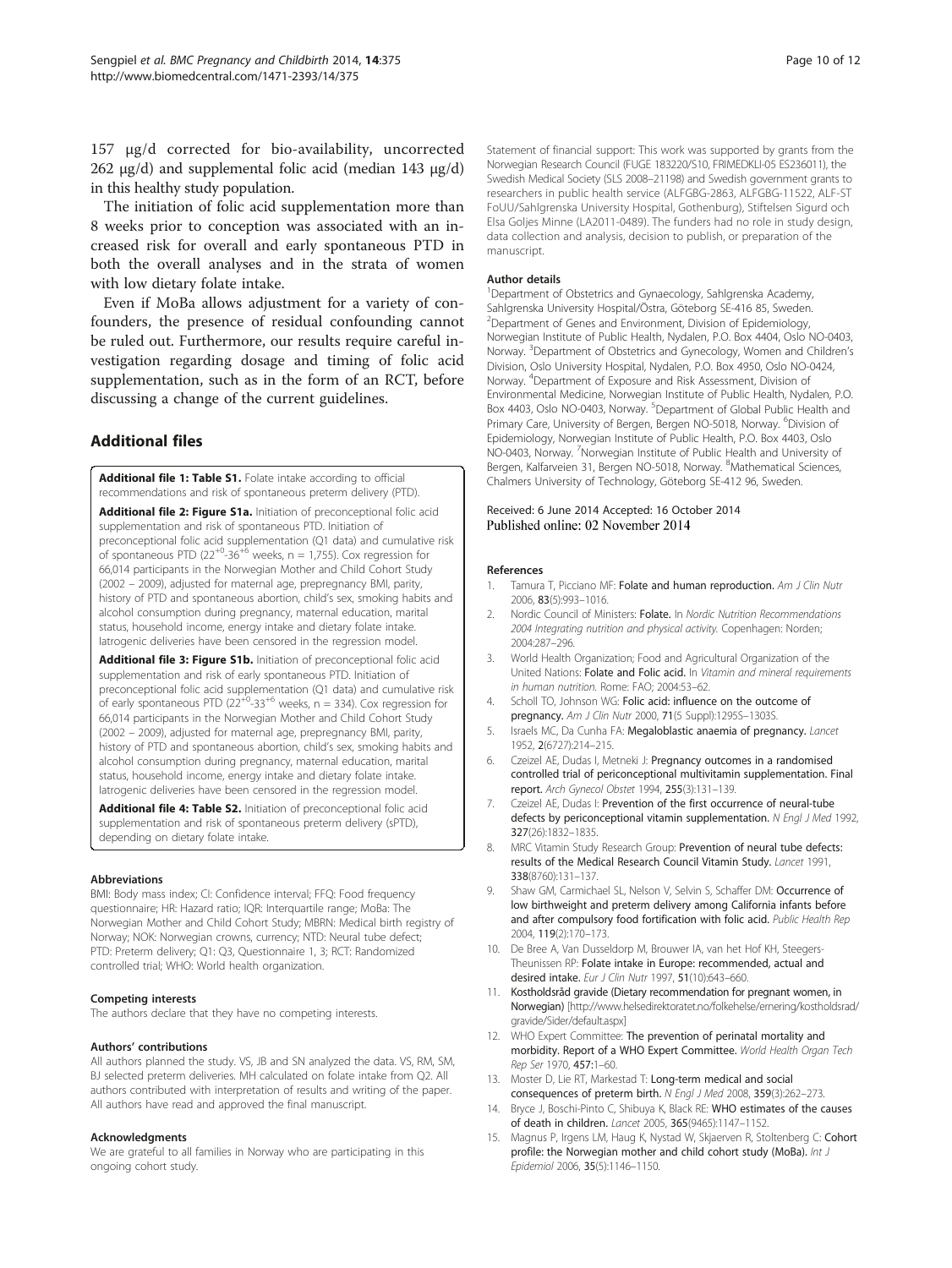- <span id="page-10-0"></span>16. Lockwood CJ: Predicting premature delivery-no easy task. N Engl J Med 2002, 346(4):282–284.
- 17. Dodd JM, Flenady VJ, Cincotta R, Crowther CA: Progesterone for the prevention of preterm birth: a systematic review. Obstet Gynecol 2008, 112(1):127–134.
- 18. Romero R, Nicolaides K, Conde-Agudelo A, Tabor A, O'Brien JM, Cetingoz E, Da Fonseca E, Creasy GW, Klein K, Rode L, Soma-Pillay P, Fusey S, Cam C, Alfirevic Z, Hassan SS: Vaginal progesterone in women with an asymptomatic sonographic short cervix in the midtrimester decreases preterm delivery and neonatal morbidity: a systematic review and metaanalysis of individual patient data. Am J Obstet Gynecol 2012, 206(2):124 e121–119.
- 19. Li Z, Ye R, Zhang L, Li H, Liu J, Ren A: Periconceptional folic acid supplementation and the risk of preterm births in China: a large prospective cohort study. Int J Epidemiol 2014, 43(4):1132–1139.
- 20. Papadopoulou E, Stratakis N, Roumeliotaki T, Sarri K, Merlo DF, Kogevinas M, Chatzi L: The effect of high doses of folic acid and iron supplementation in early-to-mid pregnancy on prematurity and fetal growth retardation: the mother-child cohort study in Crete, Greece (Rhea study). Eur J Nutr 2013, 52(1):327–336.
- 21. Bukowski R, Malone FD, Porter FT, Nyberg DA, Comstock CH, Hankins GD, Eddleman K, Gross SJ, Dugoff L, Craigo SD, Timor-Tritsch IE, Carr SR, Wolfe HM, D'Alton ME: Preconceptional folate supplementation and the risk of spontaneous preterm birth: a cohort study. PLoS Med 2009, 6(5):e1000061.
- 22. Czeizel AE, Puho EH, Langmar Z, Acs N, Banhidy F: Possible association of folic acid supplementation during pregnancy with reduction of preterm birth: a population-based study. Eur J Obstet Gynecol Reprod Biol 2010, 148(2):135–140.
- 23. Lassi ZS, Salam RA, Haider BA, Bhutta ZA: Folic acid supplementation during pregnancy for maternal health and pregnancy outcomes. Cochrane Database Syst Rev 2013, 3:CD006896.
- 24. Charles DH, Ness AR, Campbell D, Smith GD, Whitley E, Hall MH: Folic acid supplements in pregnancy and birth outcome: re-analysis of a large randomised controlled trial and update of Cochrane review. Paediatr Perinat Epidemiol 2005, 19(2):112–124.
- 25. Fekete K, Berti C, Trovato M, Lohner S, Dullemeijer C, Souverein OW, Cetin I, Decsi T: Effect of folate intake on health outcomes in pregnancy: a systematic review and meta-analysis on birth weight, placental weight and length of gestation. Nutr J 2012, 11(1):75.
- 26. Pennell CE, Jacobsson B, Williams SM, Buus RM, Muglia LJ, Dolan SM, Morken NH, Ozcelik H, Lye SJ, Relton C: Genetic epidemiologic studies of preterm birth: guidelines for research. Am J Obstet Gynecol 2007, 196(2):107–118.
- 27. Mantovani E, Filippini F, Bortolus R, Franchi M: Folic acid supplementation and preterm birth: results from observational studies. Biomed Res Int 2014, 2014:481914.
- 28. Norwegian Mother and Child Study. [\[http://www.fhi.no/eway/default.aspx?](http://www.fhi.no/eway/default.aspx?pid=240&trg=Main_6664&Main_6664=6894:0:25,7372:1:0:0:::0:0) [pid=240&trg=Main\\_6664&Main\\_6664=6894:0:25,7372:1:0:0:::0:0\]](http://www.fhi.no/eway/default.aspx?pid=240&trg=Main_6664&Main_6664=6894:0:25,7372:1:0:0:::0:0)
- 29. Irgens LM: The Medical Birth Registry of Norway. Epidemiological research and surveillance throughout 30 years. Acta Obstet Gynecol Scand 2000, 79(6):435–439.
- 30. Meltzer HM, Brantsaeter AL, Ydersbond TA, Alexander J, Haugen M: Methodological challenges when monitoring the diet of pregnant women in a large study: experiences from the Norwegian Mother and Child Cohort Study (MoBa). Matern Child Nutr 2008, 4(1):14–27.
- 31. FoodCalc. [<http://www.ibt.ku.dk/jesper/FoodCalc/Default.htm>]
- 32. Rimestad AH, Borgejordet A, Vesterhus KN, Sygnestveit K, Løken EB, Trygg K, Pollestad ML, Lund-Larsen K, Omholt-Jensen G, Nordbotten A: Matvaretabellen (The Norwegian Food Table, in Norwegian). University of Oslo: Norwegian Food Safety Authority; Norwegian Directorate of Health; Department of Nutrition; 2001.
- 33. Brantsaeter AL, Haugen M, Hagve TA, Aksnes L, Rasmussen SE, Julshamn K, Alexander J, Meltzer HM: Self-reported dietary supplement use is confirmed by biological markers in the Norwegian Mother and Child Cohort Study (MoBa). Ann Nutr Metab 2007, 51(2):146–154.
- 34. Haugen M, Brantsaeter AL, Alexander J, Meltzer HM: Dietary supplements contribute substantially to the total nutrient intake in pregnant Norwegian women. Ann Nutr Metab 2008, 52(4):272–280.
- 35. FAO/WHO Expert Consultation: Requirements of Vitamin A, Iron, Folate and Vitamin B12 Report of a Joint Fao/Who Expert Consultation (Fao Fisheries

Report). Rome, Lanham, MD: Food and Agriculture Organization of the United Nations; 1988.

- 36. Grambsch PM, Therneau TM: Proportional hazards tests and diagnostics based on weighted residualsProportional hazards tests and diagnostics based on weighted residuals. Biometrika 1994, 81:515–526.
- 37. Callaway L, Colditz PB, Fisk NM: Folic acid supplementation and spontaneous preterm birth: adding grist to the mill? PLoS Med 2009, 6(5):e1000077.
- 38. Alwan NA, Greenwood DC, Simpson NA, McArdle HJ, Cade JE: The relationship between dietary supplement use in late pregnancy and birth outcomes: a cohort study in British women. BJOG 2010, 117(7):821–829.
- 39. Catov JM, Bodnar LM, Olsen J, Olsen S, Nohr EA: Periconceptional multivitamin use and risk of preterm or small-for-gestational-age births in the Danish National Birth Cohort. Am J Clin Nutr 2011, 94(3):906–912.
- 40. Nilsen RM, Vollset SE, Monsen AL, Ulvik A, Haugen M, Meltzer HM, Magnus P, Ueland PM: Infant birth size is not associated with maternal intake and status of folate during the second trimester in Norwegian pregnant women. J Nutr 2010, 140(3):572–579.
- 41. Timmermans S, Jaddoe VW, Hofman A, Steegers-Theunissen RP, Steegers EA: Periconception folic acid supplementation, fetal growth and the risks of low birth weight and preterm birth: the Generation R Study. Br J Nutr 2009, 102(5):777–785.
- 42. Dunlop AL, Taylor RN, Tangpricha V, Fortunato S, Menon R: Maternal micronutrient status and preterm versus term birth for black and white US women. Reprod Sci 2012, 19(9):939–948.
- 43. Shaw GM, Carmichael SL, Yang W, Siega-Riz AM: Periconceptional intake of folic acid and food folate and risks of preterm delivery. Am J Perinatol 2011, 28(10):747–752.
- 44. Fleming AF, Martin JD, Stenhouse NS: Pregnancy anaemia, iron and folate deficiency in Western Australia. Med J Aust 1974, 2(13):479-484.
- 45. Fletcher J, Gurr A, Fellingham FR, Prankerd TA, Brant HA, Menzies DN: The value of folic acid supplements in pregnancy. J Obstet Gynaecol Br Commonw 1971, 78(9):781–785.
- 46. Baumslag N, Edelstein T, Metz J: Reduction of incidence of prematurity by folic acid supplementation in pregnancy. Br Med J 1970, 1(5687):16–17.
- 47. Rolschau J, Kristoffersen K, Ulrich M, Grinsted P, Schaumburg E, Foged N: The influence of folic acid supplement on the outcome of pregnancies in the county of Funen in Denmark. Part I. Eur J Obstet Gynecol Reprod Biol 1999, 87(2):105–110. discussion 103–104.
- 48. Scholl TO, Hediger ML, Bendich A, Schall JI, Smith WK, Krueger PM: Use of multivitamin/mineral prenatal supplements: influence on the outcome of pregnancy. Am J Epidemiol 1997, 146(2):134–141.
- 49. Siega-Riz AM, Savitz DA, Zeisel SH, Thorp JM, Herring A: Second trimester folate status and preterm birth. Am J Obstet Gynecol 2004, 191(6):1851–1857.
- 50. Furness DL, Yasin N, Dekker GA, Thompson SD, Roberts CT: Maternal red blood cell folate concentration at 10–12 weeks gestation and pregnancy outcome. J Matern Fetal Neonatal Med 2012, 25(8):1423–1427.
- 51. Scholl TO, Hediger ML, Schall JI, Khoo CS, Fischer RL: Dietary and serum folate: their influence on the outcome of pregnancy. Am J Clin Nutr 1996, 63(4):520–525.
- 52. Bailey RL, Dodd KW, Gahche JJ, Dwyer JT, McDowell MA, Yetley EA, Sempos CA, Burt VL, Radimer KL, Picciano MF: Total folate and folic acid intake from foods and dietary supplements in the United States: 2003–2006. Am J Clin Nutr 2010, 91(1):231–237.
- 53. Nilsen RM, Vollset SE, Gjessing HK, Magnus P, Meltzer HM, Haugen M, Ueland PM: Patterns and predictors of folic acid supplement use among pregnant women: the Norwegian mother and child cohort study. Am J Clin Nutr 2006, 84(5):1134–1141.
- 54. Nilsen RM, Mastroiacovo P, Gunnes N, Alsaker ER, Bjorke-Monsen AL, Eussen SJ, Haugen M, Johannessen A, Meltzer HM, Stoltenberg C, Ueland PM, Vollset SE: Folic acid supplementation and interpregnancy interval. Paediatr Perinat Epidemiol 2014, 28(3):270–274.
- 55. Bergen NE, Jaddoe VW, Timmermans S, Hofman A, Lindemans J, Russcher H, Raat H, Steegers-Theunissen RP, Steegers EA: Homocysteine and folate concentrations in early pregnancy and the risk of adverse pregnancy outcomes: the Generation R Study. BJOG 2012, 119(6):739–751.
- 56. Nilsen RM, Suren P, Gunnes N, Alsaker ER, Bresnahan M, Hirtz D, Hornig M, Lie KK, Lipkin WI, Reichborn-Kjennerud T, Roth C, Schjolberg S, Smith GD, Susser E, Vollset SE, Oyen AS, Magnus P, Stoltenberg C: Analysis of selfselection bias in a population-based cohort study of autism spectrum disorders. Paediatr Perinat Epidemiol 2013, 27(6):553–563.